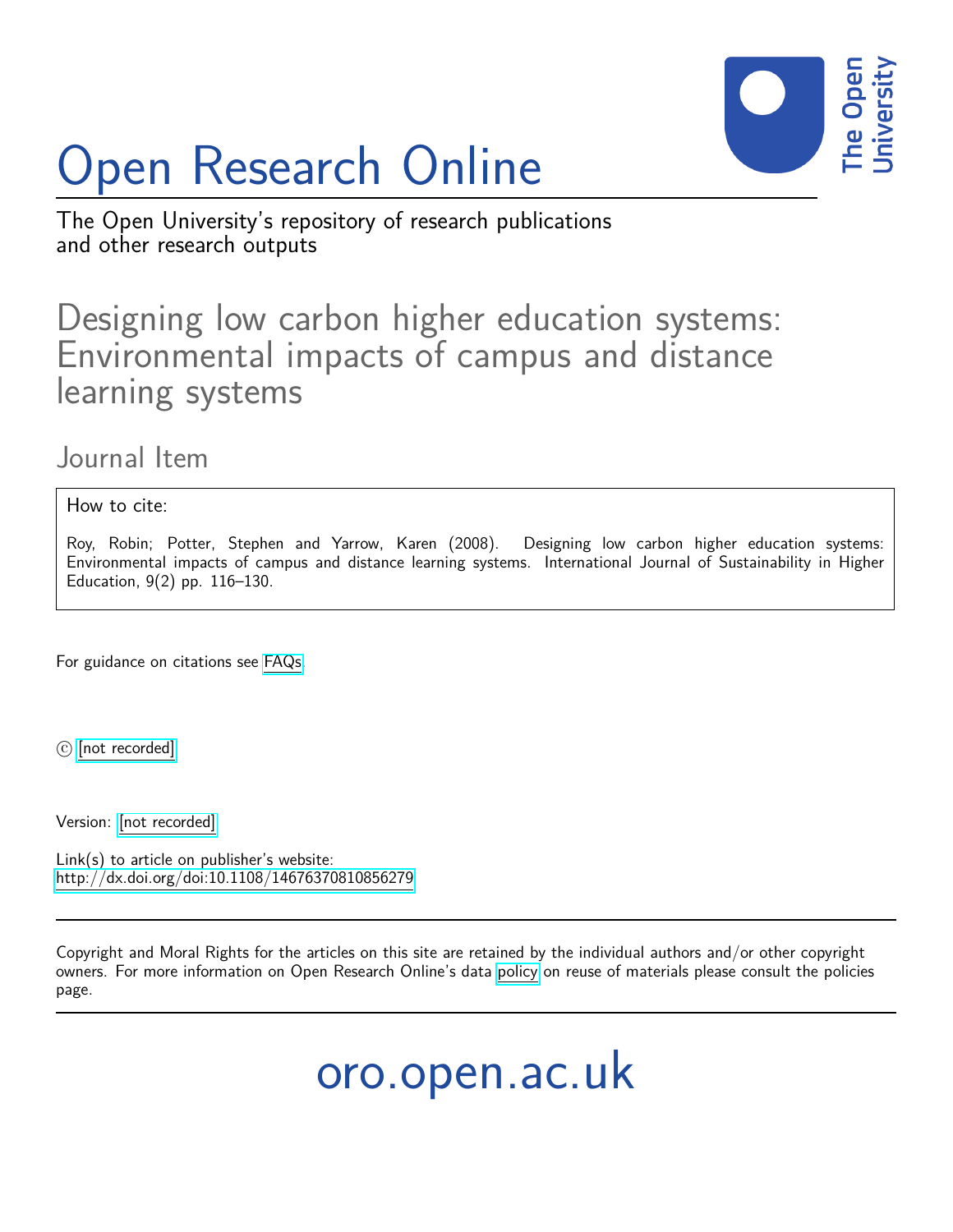*Research (or Technical) paper for the International Journal of Sustainability in Higher Education*

## **Designing low carbon higher education systems:**

## *Environmental impacts of campus and distance learning systems*

### **Robin Roy**

Design Innovation Group, The Open University, Milton Keynes, MK7 6AA, UK. Tel +44 (0)1908 652944 Fax: +44 (0)1908 654052 Email: r.roy@open.ac.uk

#### **Stephen Potter**

Design Innovation Group, The Open University, UK

#### **Karen Yarrow**

Research Consultant, Cheltenham, UK

Revised final version 12 July 2007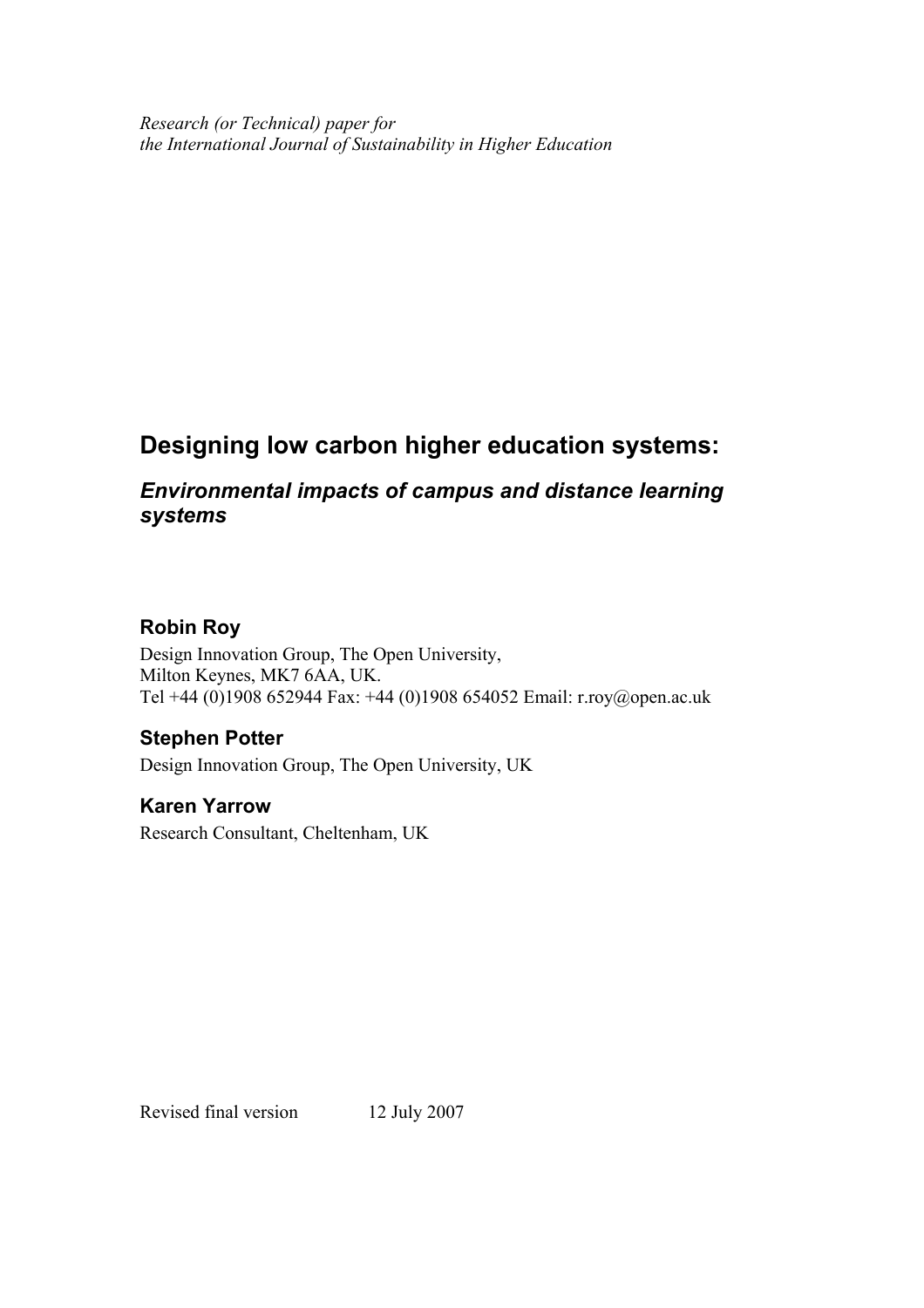# **Abstract**

### **Purpose**

This paper summarises the methods and main findings of a study of the environmental impacts of providing higher education (HE) courses by campus-based and distance/open learning methods.

## **Methodology**

An environmental audit, with data from surveys of 20 UK courses – 13 campusbased, 7 print-based and online distance learning courses – covering travel, paper and print consumption, computing, accommodation, and campus site impacts. Results were converted into energy and  $CO<sub>2</sub>$  emissions per student per 100 hours of degree study.

## **Findings**

Distance learning HE courses involve  $87\%$  less energy and  $85\%$  lower CO<sub>2</sub> emissions than the full-time campus-based courses. Part-time campus HE courses reduce energy and  $CO<sub>2</sub>$  emissions by 65% and 61% respectively compared to full-time campus courses. The lower impacts of part-time and distance compared to full-time campus courses is mainly due to a reduction in student travel and elimination of much energy consumption of students' housing, plus economies in campus site utilisation. Elearning appears to offer only relatively small energy and emissions reductions (20% and 12% respectively) compared to mainly print-based distance learning courses, mainly because online learning requires more energy for computing and paper for printing.

## **Research limitations**

Assumptions were made in order to calculate the energy and emissions arising from the different HE systems. E.g. it was decided to include all the energy consumed in term-time accommodation for full-time campus students while part-time campus and distance learning students live at home only requiring additional heating and lighting for study. Future studies could include more distance and blended learning courses offered by institutions other than the UK Open University and impacts other than  $CO<sub>2</sub>$ emissions.

## **Practical implications**

Existing HE sustainability programmes should be broadened beyond considering campus site impacts and 'greening the curriculum'. Indeed, were HE expansion to take environmental impacts seriously, then part-time and distance education should be prioritised over increasing full-time provision. This appears compatible with the Leitch Review of Skills (2006) on continuing education and training for the UK workforce.

## **Originality/value**

The only existing quantitative study of this issue.

## *Keywords*

Energy,  $CO<sub>2</sub>$  emissions, higher education, distance learning, e-learning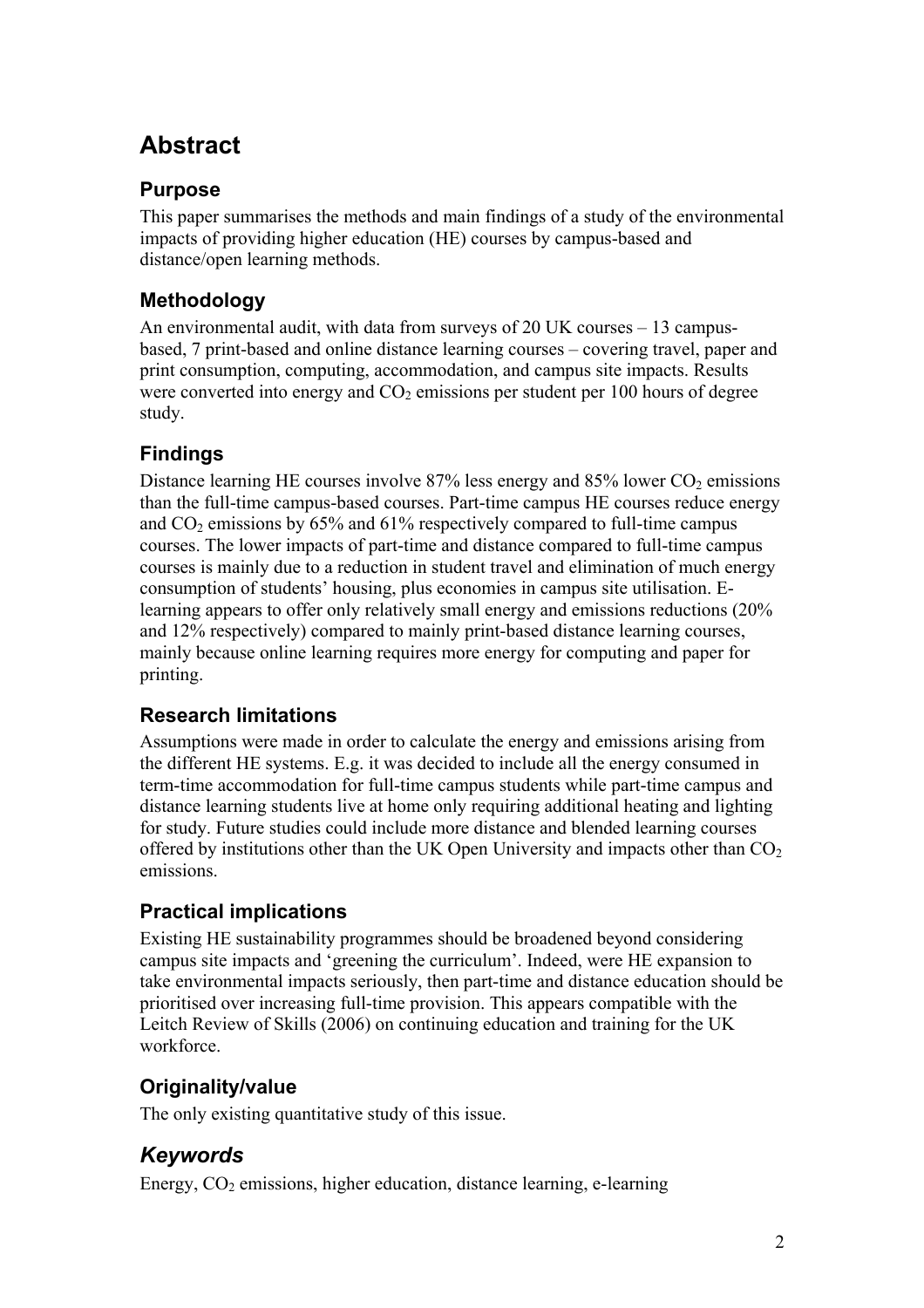## *Biographical Notes*

## **Robin Roy**

Robin Roy is Professor of Design and Environment at the Open University with a background in mechanical engineering, design and planning. Since joining the OU he has contributed to many courses, including Working with our environment: technology for a sustainable future; Design and designing; and Innovation: Designing for a sustainable future.

He is head of the Open University Design Innovation Group, which he founded in 1979. His research interests include the design of sustainable products and systems, including low and zero carbon household energy systems, the management of design and innovation, and creative thinking for invention and design. He has written or edited eight books and published over seventy research papers on these and other topics.

http://design.open.ac.uk/

### **Stephen Potter**

Stephen Potter is Professor of Transport Strategy at the Open University. He graduated in Geography and Economics at University College London before taking a transport and urban design PhD at the Open University.

His research includes the design of sustainable products and systems, the diffusion of cleaner transport technologies and the development of sustainable transport policies. This also includes work on specific topics such as travel plans and the design of transport environmental taxation. He has written or edited eight books and over a hundred research articles and papers.

http://design.open.ac.uk/

#### **Karen Yarrow**

Karen Yarrow is an independent research consultant with a background in psychology and ergonomics and further education teaching. She has worked with Professors Roy and Potter on the higher education and environment project described in this paper and on a recent project on consumer adoption and use of energy efficiency measures and renewable energy technologies.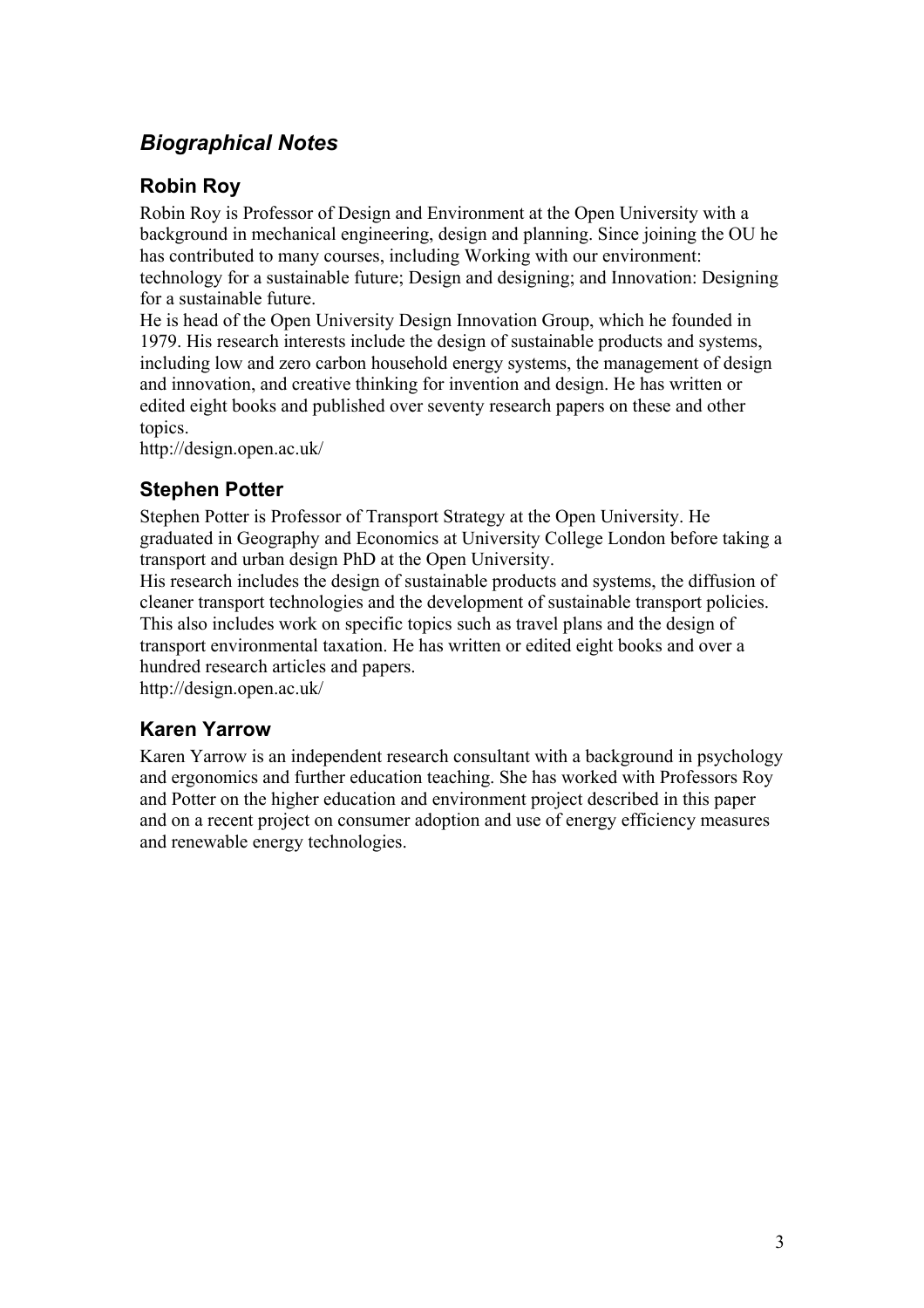## **Introduction: Higher education and the environment**

This paper reports the results of a study that forms part of a wider project *(Factor 10 Visions)* exploring the potential for radical changes in product-service systems to address climate change and other global environmental issues (Roy, Potter and Smith, 2001). It is estimated that for the industrialised countries to tackle such issues, anything between 60% and 95% reductions in fossil fuel and other resource consumption will be needed during this century (RCEP, 2000; von Weisäcker et. al., 1997). The UK government has set itself a target of reducing the nation's carbon emissions by 60% from 1990 levels by 2050 (DTI, 2006), which is to become legally binding with interim targets. At least 90% ('factor 10') reductions are needed by 2100 if allowance is made for the growing population of the developing South to reach decent living standards (UNEP, 1999).

The *Factor 10 Visions* project seeks to explore what changes to existing productservice systems might deliver up to 90% emission reductions in three sectors – personal transport (see e.g. Potter and Warren, 2006), housing (see Roy, 2006) and higher education (HE).

A study of the environmental impacts of HE was included because this is a fast growing service sector, with for example the UK Government setting an expansion target of 50% participation of 18-30 year olds by 2010. HE is a growing, consumer of energy and resources and generator of emissions and waste. Estimated total energy use of the UK HE building stock in 2002/03 was 7.4TWh, which equates to 1.6% of the UK's industrial, commercial and public sector energy, or around 0.54 million tonnes of carbon emissions per year, some 2% of light industrial and commercial, public sector and farming emissions (Fawcett, 2005). Moreover, UK HE building energy is estimated to have risen by about 5% from 2000/01 to 2002/03. In addition, UK further and higher education establishments are estimated to produce some half a million tonnes of waste per year, about 3% of all UK commercial waste – some 100 kg per student, over half of which is paper and card (Waste Watch, 2005).

Environmental programmes for the HE sector have focused mainly on two issues: reducing energy consumption and waste on university and college campuses (e.g. Davey, 1998; Delakowitz. and Hoffmann, 2000; Sorrell, 2000) and on 'greening the curriculum'. In the UK, both issues were the subject of the Toyne Report (Department of the Environment, 1993) and its subsequent Review (Department of the Environment, 1996) as well as the Government's green action plan for education (Department for Education and Skills, 2003). These issues were also the main focus of Forum for the Future's 'HE21' Initiative involving twenty-five UK HE institutions (Forum for the Future, 1999) and its successor HE 'Partnership for Sustainability' scheme, started in 2000 (Parkin, 2001). Focusing on energy, the Carbon Trust Higher Education Carbon Management programme is providing support and guidance to enable thirty-three UK universities and colleges to reduce energy costs and carbon emissions from the buildings and vehicles they manage (Carbon Trust, 2006).

However, with the exception of Higher Education Performance Improvement project (HEEPI, 2005) most of these existing programmes do not consider the impacts of the whole HE system. For example, the significant impacts of staff and student travel are often neglected. The University of Bradford conducted a carbon survey of its operations which found that emissions from commuting traffic to the university were very similar to total emissions from its building stock (Hopkinson and James, 2005).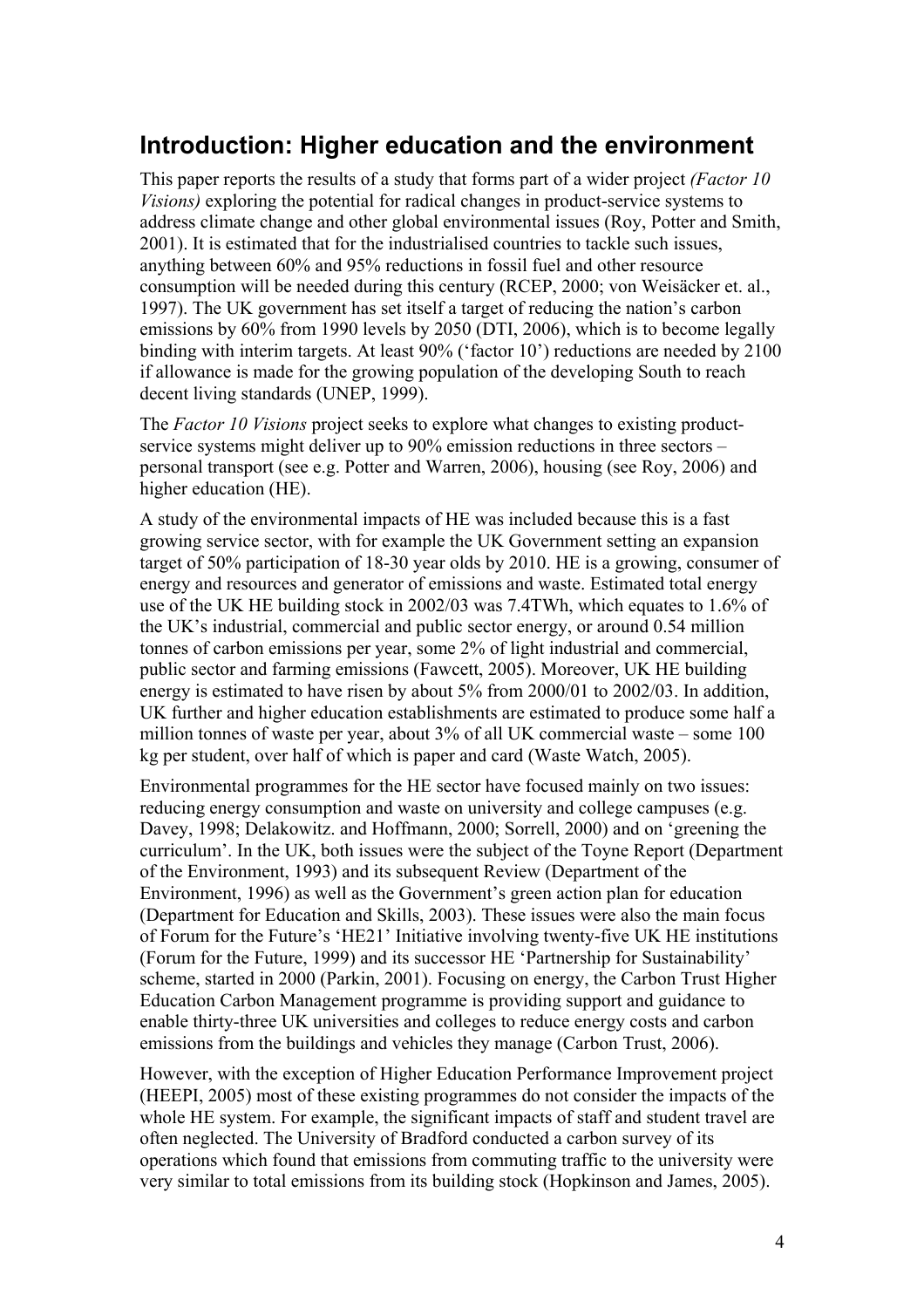Emissions from international student air travel to and from UK universities have been estimated at around 652,000 tonnes carbon equivalent in 2003/04; an increase of 44% from 2000/01. Commenting on these estimates Fawcett (2005) observes that 'there is little evidence that the sector has begun to acknowledge the environmental implications involved in recruitment of international students'.

One of the ways that the environmental impacts of HE could be reduced is through home-based open and distance learning, including e-learning courses provided online via the internet. This is because distance learning reduces or eliminates conventional higher education infrastructure and activities such as staff and student travel, buildings for teaching and term-time student accommodation. An increasing number of conventional UK HE institutions are providing distance learning courses, modules and degrees as part of their offering, either as an alternative or addition to face to face teaching. For example, Birmingham University offers numerous courses via an elearning system called WebCT VLE, also used by many other UK universities including Coventry and Sheffield (Hobsons Distance Learning, 2007). World-wide there are many distance learning universities offering undergraduate and postgraduate degrees via print and electronic media, such as Indira Ghandi National Open University, India and Allama Iqbal Open University, Pakistan and a fast growing range of e-learning modules and courses, some of which are free access such as MIT's OpenCourseWare open educational resource. However, no previous research exists on the environmental impacts of different HE course production and delivery systems, including the potential of e-learning methods to radically reduce energy consumption and emissions. Even the recent UK Higher Education Funding Council for England's report on Sustainable Development in Higher Education (HEFC, 2005) fails to mention the potential of open and distance learning to reduce environmental impacts, despite the UK having one of the world's first and largest distance learning universities, the Open University (OU).

The *Factor 10 Visions* higher education project fills this gap by assessing the total environmental impacts of different HE systems. Full details of this work summarised in this paper may be found in Roy, Potter and Yarrow (2002, 2004 and 2005). The project examined the following systems of providing both undergraduate and postgraduate courses:

- Campus-based full time courses;
- Campus-based part time courses;
- Distance learning part time courses provided mainly via printed materials;
- Distance learning part time courses delivered mainly or partly online via the internet.

The latter two categories were mainly provided by the (UK) OU, but a part-time elearning course from a conventional university was also included in the study.

## **Methodology**

The HE study involved a detailed environmental assessment of the key components of these alternative course delivery methods. Conventional campus-based full time courses involve face-to-face teaching, with students living at home or in term-time accommodation and travelling to attend lectures, to use libraries and laboratories, for field trips, etc. For most there is also travel between their main 'home' and term-time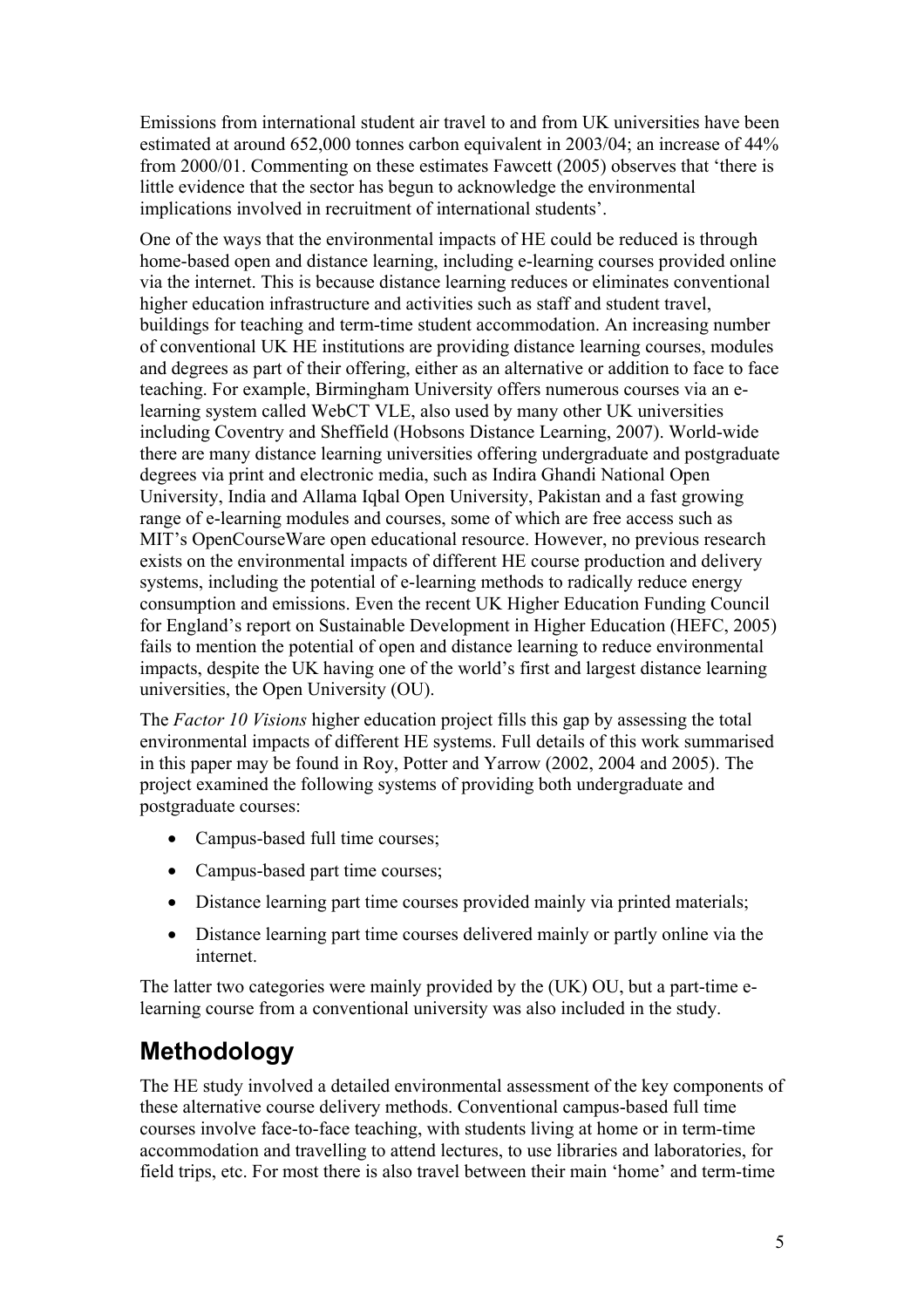residences. Part-time students generally do not need term-time accommodation, but combine a limited time at campus with home-based study.

The distance teaching system is very different. For the UK OU in its 'classic' mode, specially-developed printed course books and supplementary printed and audio-visual materials are mailed to students for part-time study at home, with tutorial support by part-time tutors (called Associate Lecturers) – a system often described as supported open learning. In the OU's online courses, teaching material is provided via a web site that partially replaces the physical production and distribution of course books and audio-visual materials. Likewise, a computer-mediated assessment and tuition system has largely replaced student travel to local study centres for optional face to face tutorials and to take any examinations. Most OU courses now blend print-based and online materials and also face to face and online tuition. Similar arrangements exist for fully or partly internet delivered e-learning courses by other universities. Whether a course counts as mainly print-based or mainly online depends on the proportions of print, face to face and internet-delivered materials and tuition in the blend.

The four methods of HE course delivery were structured into systems diagrams, which identified the key differences between full-time campus, part time campus, part-time print-based distance and part-time online courses . The major differences identified concern the requirements for course-related travel; the consumption of energy for powering campus sites, for computing and for residential heating, and the consumption of paper and printed matter for teaching and learning. One approach to estimating the environmental impacts of these different course delivery might have been to use a 'top down' resource flow accounting methodology using available national statistical data as used in study of the direct and indirect carbon footprint of UK schools. This showed that energy consumption and transport were responsible for nearly 70% of schools' carbon emissions with paper and furniture a further 10% (SDC, 2006).

Although there is UK national data on the energy use of campus buildings, which this project was able to use, there is no consistent information on the other key differences between the HE course delivery systems and new data needed to be gathered. Hence the approach used was a 'bottom up' method employing student and staff surveys of twenty UK courses covering the four HE delivery systems in order to provide a detailed inventory of activities for a given course. This provided information such as the amount of travel undertaken, the consumption of books and paper, the hours of computer use, etc. involved in studying the course. A wide range of studies and statistical sources were then drawn upon in order to estimate the energy and  $CO<sub>2</sub>$ emissions of these activity and consumption patterns. For example data were obtained on the life-cycle energy used to produce paper and books, to manufacture computers and use them in both standalone and online modes, and for commuting by various forms of transport. Data were also obtained on energy use for home heating and for mailing print materials (see Roy, Potter and Yarrow, 2002 for full details).

Energy consumption and CO2 emissions were used as the main indicators of climate change and also provide a proxy for some other key environmental impacts such as power station and vehicle emissions (Chambers et. al., 2000).

In detail, the 20 courses surveyed were:

• 10 full-time face to face campus courses. 6 were undergraduate and 4 were at masters level);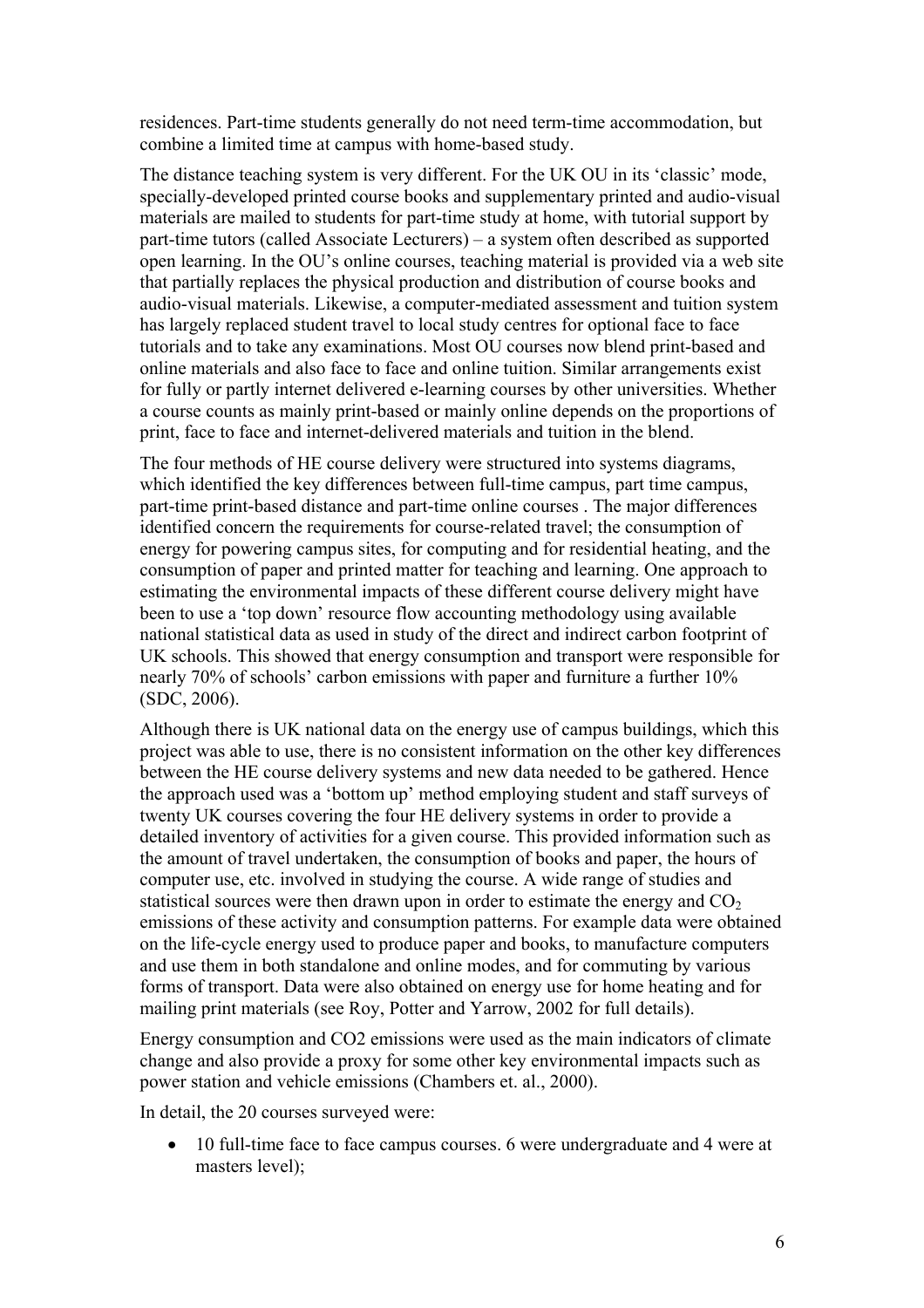- 3 part-time face to face campus courses. 2 were undergraduate and 1 was a masters. 2 were part-time versions of the full-time campus courses;
- 3 part-tine distance taught, mainly print based OU courses. 2 were postgraduate, but the majority surveyed were taking the 1 undergraduate course, T172;
- 4 part-time distance taught courses, 3 OU and 1 non-OU, delivered partly or wholly online. 3 were postgraduate, but again the majority surveyed were taking an undergraduate OU course, T171.

The sample produced an appropriate balance of campus based and distance taught undergraduate and postgraduate courses. The campus courses were chosen to reflect a mixture of university locations, from city centre to suburban and 'out of town'.

.Thirteen of the courses had an environmental focus or element. For reasons of confidentiality, apart from the OU courses, the names of the other universities are not provided.

It should be emphasised that while the non-OU e-learning course was delivered almost wholly online, to make best use of different media the OU e-learning courses were not entirely provided online via the internet. For example, the largely online OU introductory computing course T171 *You, your computer and the net* was designed for pedagogical effectiveness as a blend of specially prepared web based materials, two printed set books, supported by online tuition, conferencing and assignment submission. Equally the mainly print-based OU undergraduate introductory environment course, T172 *Working with our environment*, does offer optional online messaging and discussion via student and tutor computer conferences as well as faceto-face tutorials at local study centres.

## *Student and staff questionnaires*

To obtain the new information required to compare the four HE delivery systems questionnaires were developed for students and academic staff, and in addition for the OU the Associate Lecturers, for the courses concerned. These covered the course production, delivery and study activities by these groups linked to key environmental impacts. The student survey obtained the following information for each course:

- Purpose, distance, frequency and mode of travel connected with study of the course e.g. to attend lectures, visit libraries, purchase books, etc.
- The paper consumption associated with computing for the course, including for online courses, downloading and printing material from the course web sites.
- Paper used for photocopying, assignments, etc.; in books and other publications purchased for the course; and/or to provide OU printed course materials.
- Use of residential heating in connection with study of the course.

Information was also gathered on students' behavioural changes arising from completing the course that have environmental implications. (This aspect is not discussed in any detail in this paper but is the subject of a separate publication: Yarrow, Roy and Potter, 2002).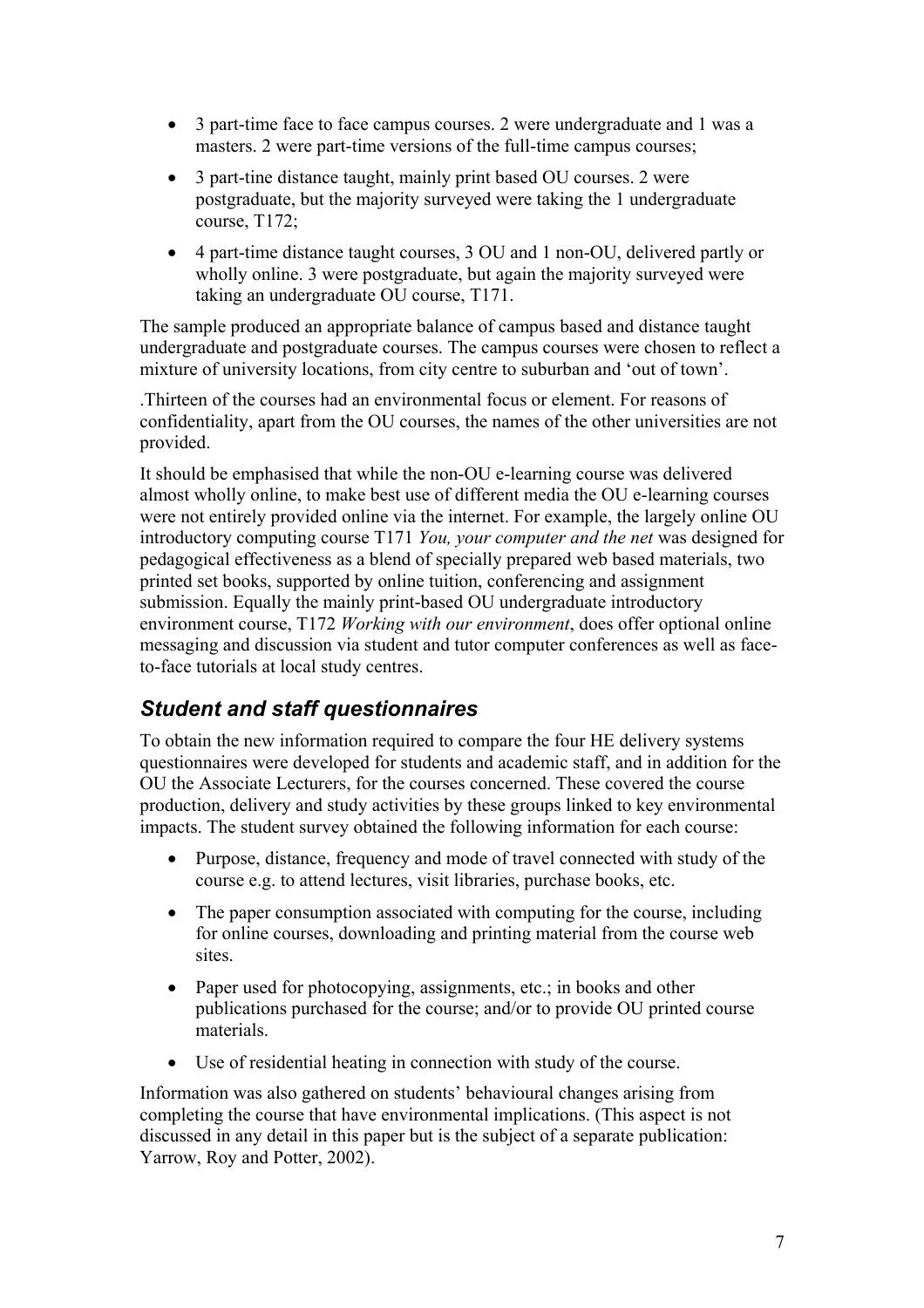The campus lecturer and OU Associate Lecturer surveys asked similar questions to the above relating to their preparation and/or teaching of the courses plus, when required, administrative information such as the length and credit rating of the course. A total of 243 students were surveyed undertaking full-time courses at conventional campus universities. The part-time courses at campus universities involved a smaller sample of 21 students.

For distance teaching, three mainly print-based OU courses were surveyed, with a total of 284 fully or partly useable student questionnaires being returned. The survey for the OU's partly online introductory computing course was conducted in two stages; producing 503 responses for data on course related travel and 343 responses concerning energy and paper consumption. A further 66 students returned information for two other part online OU postgraduate courses and an online postgraduate course at another UK university catering for part-time students.

55 Associate Lecturers completed questionnaires about the travel, computing, etc. involving in tutoring the OU introductory environment course and 65 ALs responded for the introductory computing course, which was considered a good sample to represent the OU courses as a whole. In addition an estimate was obtained, based on records kept by a representative course team member, of the travel, computing, paper, etc. required by the full-time OU staff in preparing and presenting the courses.

The campus lecturer questionnaires sought parallel information on travel, computing, paper and additional household energy consumption involved in administering, preparing, teaching, and assessing the courses concerned. Only one campus lecturer per course was surveyed, who was also asked what proportion of the course their input represented. All the information was then factored up to make an estimate of the energy and carbon dioxide emissions for all the staff involved in the course's delivery.

## **Key results**

As noted above, the information on activities associated with staff preparing and delivering the courses, and the students in taking them, was used to calculate the energy and  $CO<sub>2</sub>$  emissions associated with each one. To enable the environmental impacts of the different courses to be directly compared, these impacts were normalised in terms of average energy consumption, and  $CO<sub>2</sub>$  emissions, per student per 10 CAT points. Under the UK Credit Accumulation and Transfer (CAT) system 1 CAT point is equivalent to 10 hours of total study, with 360 points required for an undergraduate degree and 180 points for a Masters degree. This allowed the results between different course delivery systems to be compared in a systematic manner.

## *Campus-based versus distance learning courses*

The overall results for the energy consumption and  $CO<sub>2</sub>$  emissions from analysing the survey and auditing data are summarised in Table 1 and Figure 1. The patterns for energy and associated  $CO<sub>2</sub>$  emissions are very similar.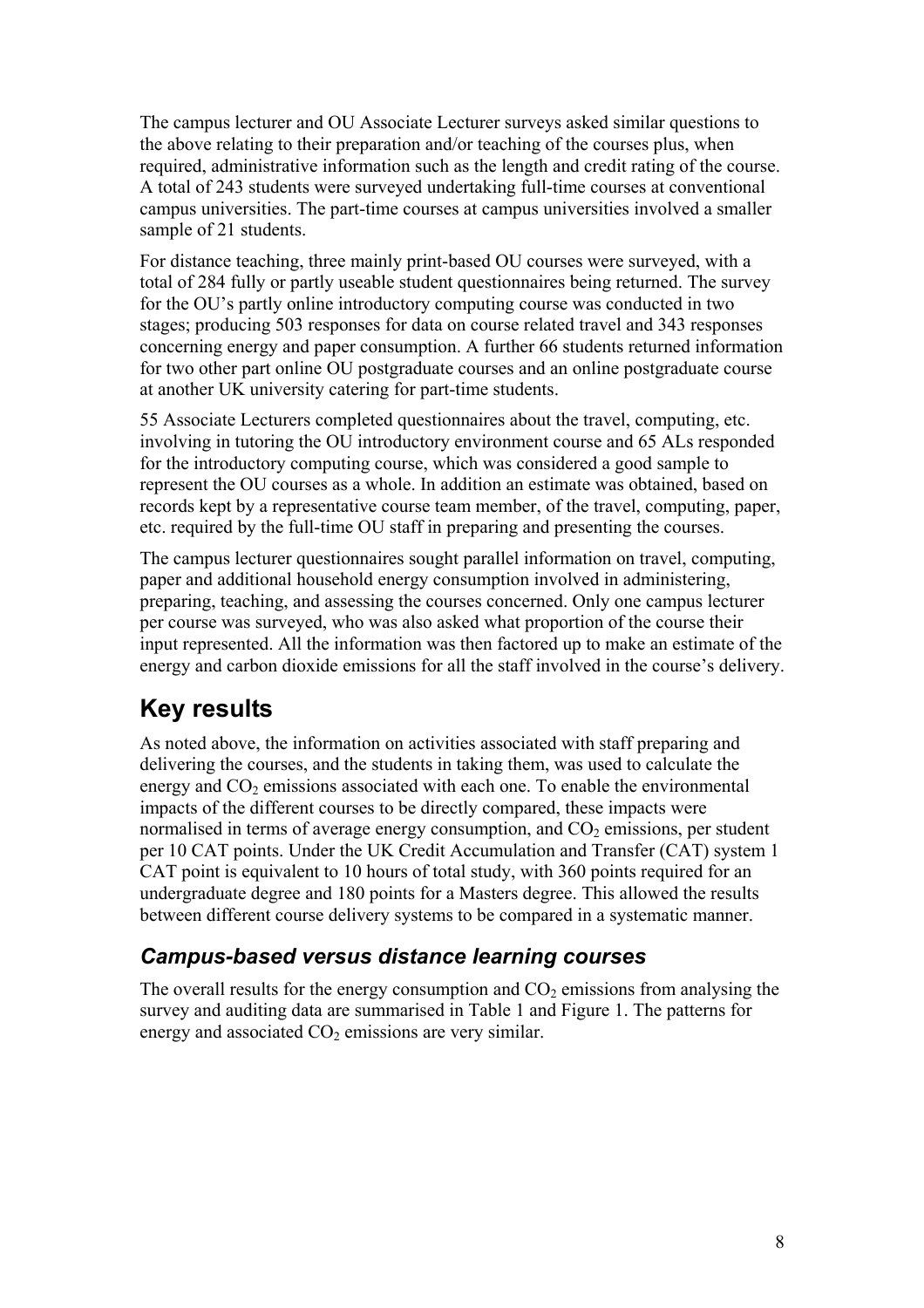**Table I: Energy consumption of campus and distance learning courses (average MJ per student per 10 CAT points)** 

| ENERGY (MJ)                  |       | Campus Travel Comp- |       | Paper/ | Resdl.  | <b>TOTAL</b> |
|------------------------------|-------|---------------------|-------|--------|---------|--------------|
|                              | site  |                     | uting | print  | heating |              |
| Campus: full time            | 883.0 | 2304.4              | 119.7 | 66.3   | 1193.5  | 4567.0       |
| Campus: part time            | 461.5 | 875.1               | 104.4 | 49.7   | 125.9   | 1616.6       |
| Distance: print-             | 17.8  | 375.2               | 83 2  | 155.8  | 39.3    | 671.2        |
| based                        |       |                     |       |        |         |              |
| Distance: electronic         | 17.6  | 139.1               | 208.1 | 69.9   | 101.2   | 535.8        |
| $N_{\alpha}$ 1 $kWh = 26 MI$ |       |                     |       |        |         |              |

Notes:  $1 \text{ kWh} = 3.6 \text{ MJ}$ 

1 CAT point is equivalent to 10 hours total study. 360 CAT points are required for an UK undergraduate degree and 180 CAT points for a Masters degree.

#### **Figure 1: Carbon dioxide emissions for campus and distance**  learning courses (average kg CO<sub>2</sub> per student per 10 CAT points)



The main findings were:

*Compared to full-time campus-based courses, students undertaking part-time, face to face study at campus universities reduce energy use and* CO<sub>2</sub> emissions by 65% and *61% respectively per student per 10 CAT points*. This was due to three key factors:

1. The reduction in the residential energy for students who live at their main home while studying. (A proportion of full time campus students also live at 'home' during term, which has been allowed for in the analysis.)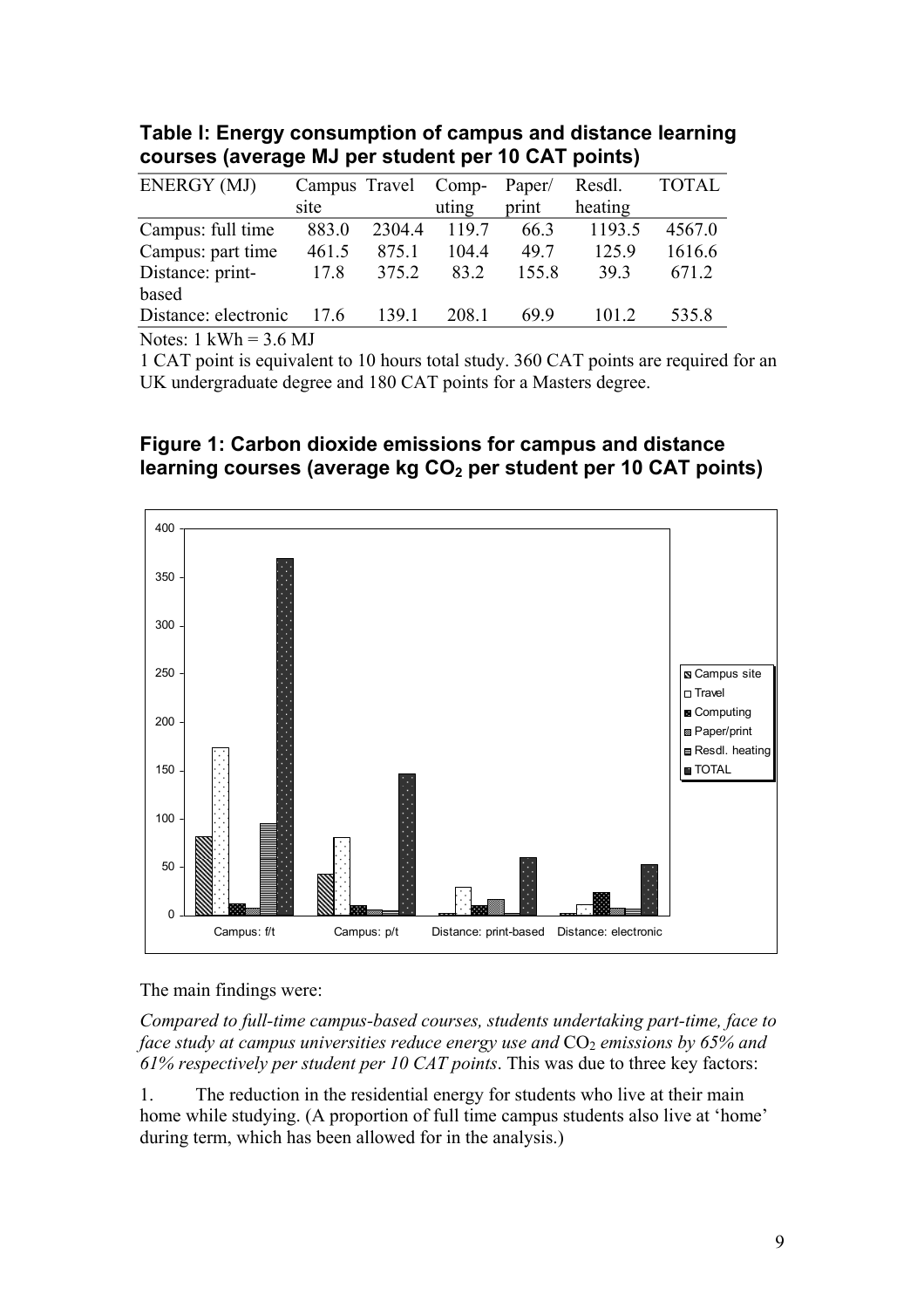2. A significant reduction in travel. (Even though part-time students may travel further to study, a reduction in the frequency of trips means overall travel is cut by more than half.)

3. A more intensive utilisation of campus facilities.

Only a relatively small number of part-time students were surveyed in this study, and further work on the environmental impacts of this type of course delivery would be worthwhile to confirm this result.

The above factors are also present for students taking the part-time print-based and online distance learning courses, but with the environmental improvements being even greater, particularly the reduction in campus site emissions per student due to large economies of scale in distance learning systems. There is also a further reduction in transport emissions with the elimination, inherent to distance learning, of much staff and student travel. The net result is that *the distance learning courses on average involved 87% less energy consumption and produced 85% fewer CO<sub>2</sub> emissions per student per 10 CAT points than the full-time, face to face campus based university courses*.

Although the purchase and use of computers and consumption of paper and printed materials differs between the four course delivery systems, they account for a relatively small difference in the overall environmental impact.

The following sections report these results in more detail.

#### **Course related travel**

There are striking differences in transport emissions between the different course delivery systems. For full-time students at conventional universities, transport required to study for the course was split between term-time travel, when students were based near campus, and travel between their main/usual 'home' and any termtime residence. Term-time travel at all campus universities is predominantly commuting between term-time residence and campus, but also included travel between campus sites, to off-campus libraries, etc. For overseas students in particular, travel to and from 'home' could involve considerable distances, usually by air.

For part-time campus students, travel-related emissions were cut to 47% that of fulltime students, and that of distance taught students was even less, averaging 11% of the full-time campus students. Since students of distance learning courses usually study at home (or at places they normally travel to anyway), the total amount of course required travel was inherently much lower than at the campus universities. The main reasons for OU students' travel were to enquire, register and prepare for the course, to obtain books, and for the print-based courses to attend tutorials and the examination at local centres, which for some students could involve round trips of 50 km or more. For the postgraduate distance courses there were also some field trips and day schools. With online courses, there were further cuts in travel, (e.g. some had home-based examinations or final assignments conducted electronically).

These results include the emissions from travel for course preparation and teaching purposes obtained for the campus lecturers, the OU central staff and Associate **Lecturers**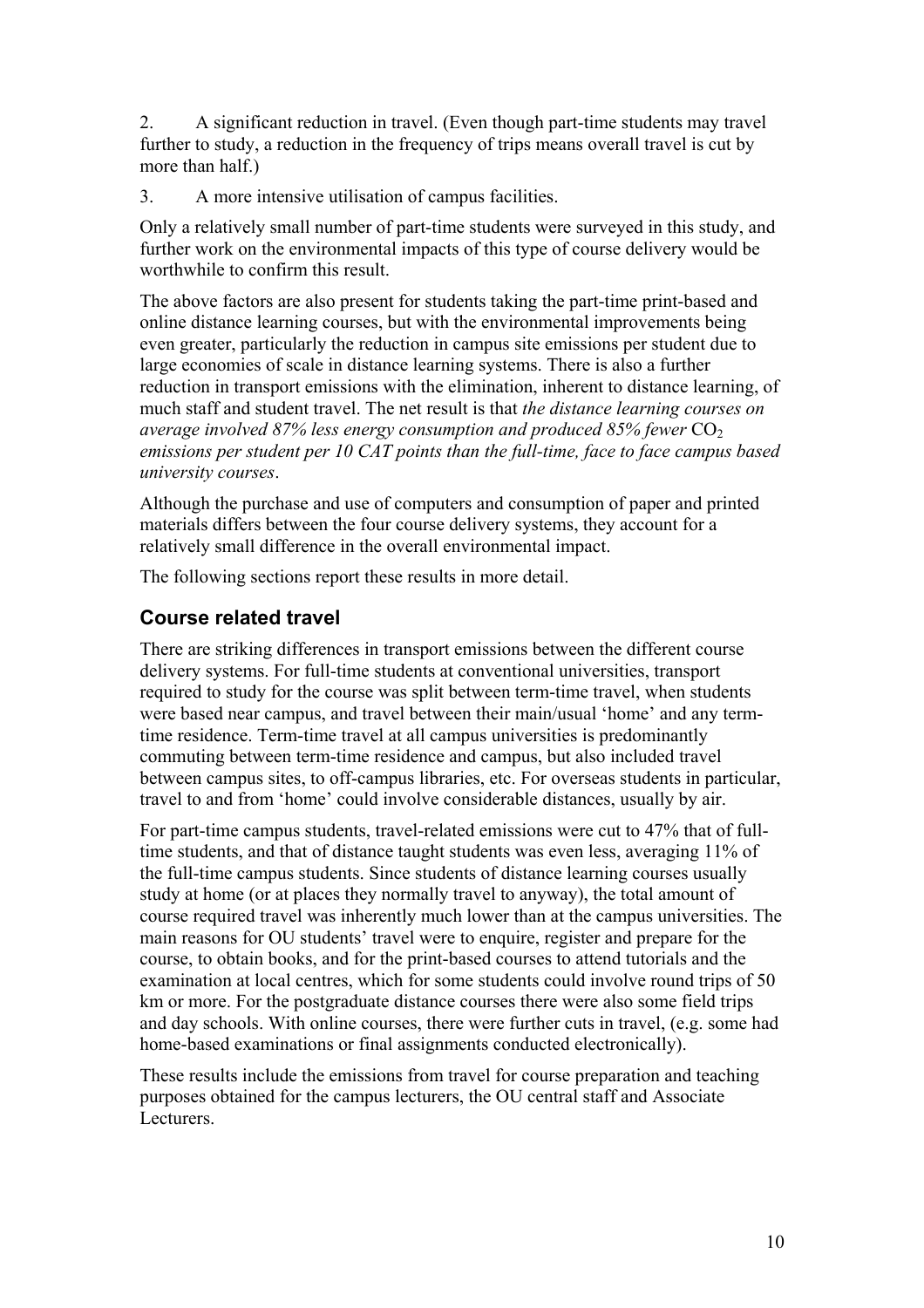## **Campus site impacts**

Official data from the Higher Education Funding Councils for England and Scotland on student numbers, fuel costs and energy consumption were obtained for 9 of the 11 campus sites of the UK universities in the study. Because the data on individual universities is confidential, only averages can be reported. In any case, as the focus of our study is on how course delivery affects environmental impacts, it is not really concerned with site-specific variations.

The Funding Councils' databases provided separate information on residential and non-residential energy consumption. For campus site impacts only the latter was used (with residential energy use incorporated into our residential energy data). Not all campus energy is used for teaching, so it was necessary to allocate a proportion to research and other non-teaching activities. Data on the English universities in our survey from the Higher Education Funding Council for England (HEFCE) indicated that on average teaching accounted for about two-thirds (68%) of the total for HEFCE funding at these institutions.

Using the 68% factor to adjust only for teaching-related uses, the energy consumed for the full-time campus courses was about 883 Megajoules per student per 10 CAT points, which produces some 81 kg of  $CO<sub>2</sub>$  per student per 10 CAT points. The equivalent figures for the part-time courses were about half of these, as part-time delivery generally spreads campus impacts over a larger number of students. (Our campus energy consumption was verified in another study which gave the average gas and electricity consumption for teaching and research in 22 establishments as 2241 kWh per full-time student equivalent – Waste Watch, (2005)). Adjusting for teaching energy and given that a full-time student generally studies 60 CAT points per year; this translates into 914 MJ per student per 10 CAT points.)

For the UK OU this scale effect is greatly accentuated. Because its courses are mainly developed at its central campus and then presented, with updates, to large numbers of home-based students (ranging from T171 with some 40 000 students over its five-year life to some 1200 students over six years for an OU post-graduate course), the site impacts per OU student per 10 CAT points are very low. These impacts were estimated from the number of days spent by the course team working at the OU campus on a course's development and presentation. On average the impacts were 18 MJ and  $2 \text{ kg CO}_2$  for both the partly online and the mainly print-based OU courses.

It is clear that campus site energy and emissions per student per 10 CAT points for the distance learning OU courses are enormously lower (only some 2%) than those of the full-time campus courses. This is mainly due to the economies of scale of teaching thousands of students from one central campus. A sensitivity analysis indicated that major scale economies still applied even if an OU course had only 50 students per year.

#### **Residential energy consumption**

For most full-time students an inherent part of studying at a campus university is living away from 'home' during term-time. This raises the issue of whether to include all the energy consumed per student in their term-time residences, or whether only a proportion should be counted. After detailed consideration it was concluded that, since for full-time students living away from home involves a duplication of dwellings, all energy used in term-time residences is intrinsically part of that system.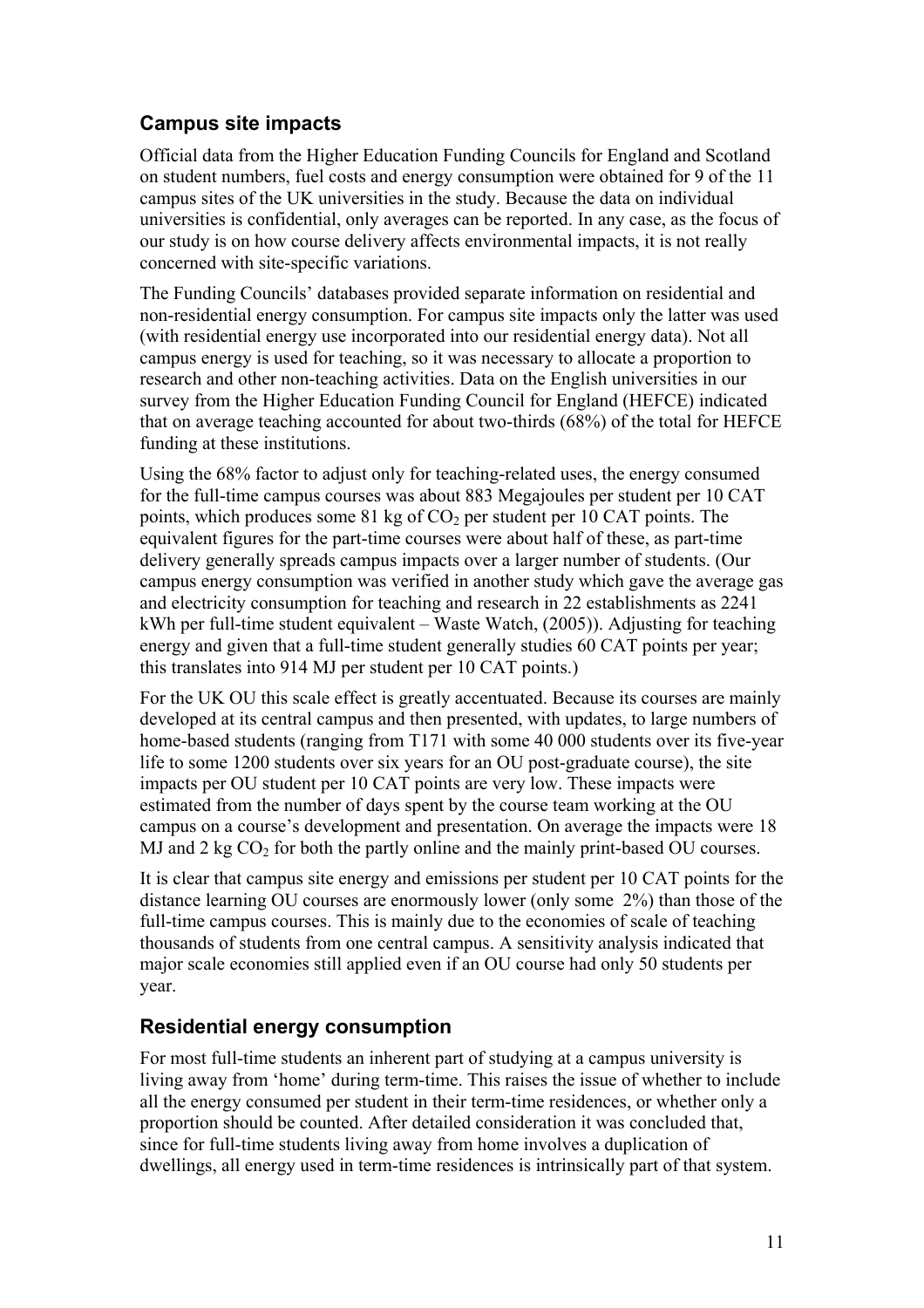This assumption may over-estimate the residential energy requirements of campusbased systems, but even if it were halved, energy consumed in term-time student accommodation for a full-time campus course would still exceed that for other modes of course delivery by some five to ten-fold.

For students living in university residences data from the UK Higher Education Funding Councils on fuel costs and residential energy consumption of seven of the ten UK universities in the survey were obtained and was averaged at 1245 MJ and 110 kg  $CO<sub>2</sub>$  per student per 10 CAT points. For students living in shared houses, lodgings, etc. it was not possible to gather direct information on energy consumption. Instead the 1996 *English House Condition Survey* (DETR, 2000) provided statistical information on average household energy consumption and  $CO<sub>2</sub>$  emissions which was then adjusted for the higher occupancy of student households, giving 1410 MJ and  $102 \text{ kg CO}_2$  per student per 10 CAT points.

For OU students who study from home, and full- or part-time campus students who live at 'home' during term, no additional dwellings are involved. But additional household energy is often consumed when taking a course (e.g. for heating and lighting a study room at home). Likewise, for the campus lecturers and OU Associate Lecturers, we asked for additional home heating associated with teaching the course. The survey asked for the fuel as well as extra hours of heating, to provide the most accurate estimate possible of energy use and  $CO<sub>2</sub>$  emissions.

One interesting 'rebound' effect that we noted was the relatively high amount of additional heating claimed by students of the online courses. This produced an average of 4.4 kg of  $CO<sub>2</sub>$  per student per 10 CAT points, compared to 1.3 kg of  $CO<sub>2</sub>$ for the mainly print-based OU courses. We are unsure of the reason for this difference. However, several responses to the qualitative part of the questionnaire suggest that it is probably due to students of online courses staying up late to connect to the internet in order to access the course material, surf the Web, etc., and leaving their home heating on longer than normal.

#### **Computing and paper and print consumption**

To estimate computing impacts we obtained data on student and staff computer use (including online use), plus the embodied energy of computer purchases, associated with each course. Not surprisingly, the online courses had the highest computing impacts, at nearly twice that of full-time campus students and three times that of OU mainly print-based courses. Indeed, for the mainly internet-delivered and tutored courses, computing was the largest environmental impact at about 200 MJ and 24 kg  $CO<sub>2</sub>$  per student per 10 CAT points. The unusually low computing use recorded by part-time campus students is odd and is probably due to the small sample.

For paper use, figures were obtained on handouts, books, etc. used in campus-based courses and the printed course materials and set books involved in the distance taught courses. Students and staff were also asked to estimate their own paper consumption, which was particularly important for courses delivered online. The total amount was used to estimate the embodied energy and emissions involved, plus the energy involved in mailing printed distance learning materials. The different patterns of paper use resulted in print based distance teaching consuming about twice as much energy as campus and online courses. However, these differences are relatively minor when compared to the differences in travel, campus site and residential energy impacts for the campus and distance learning systems.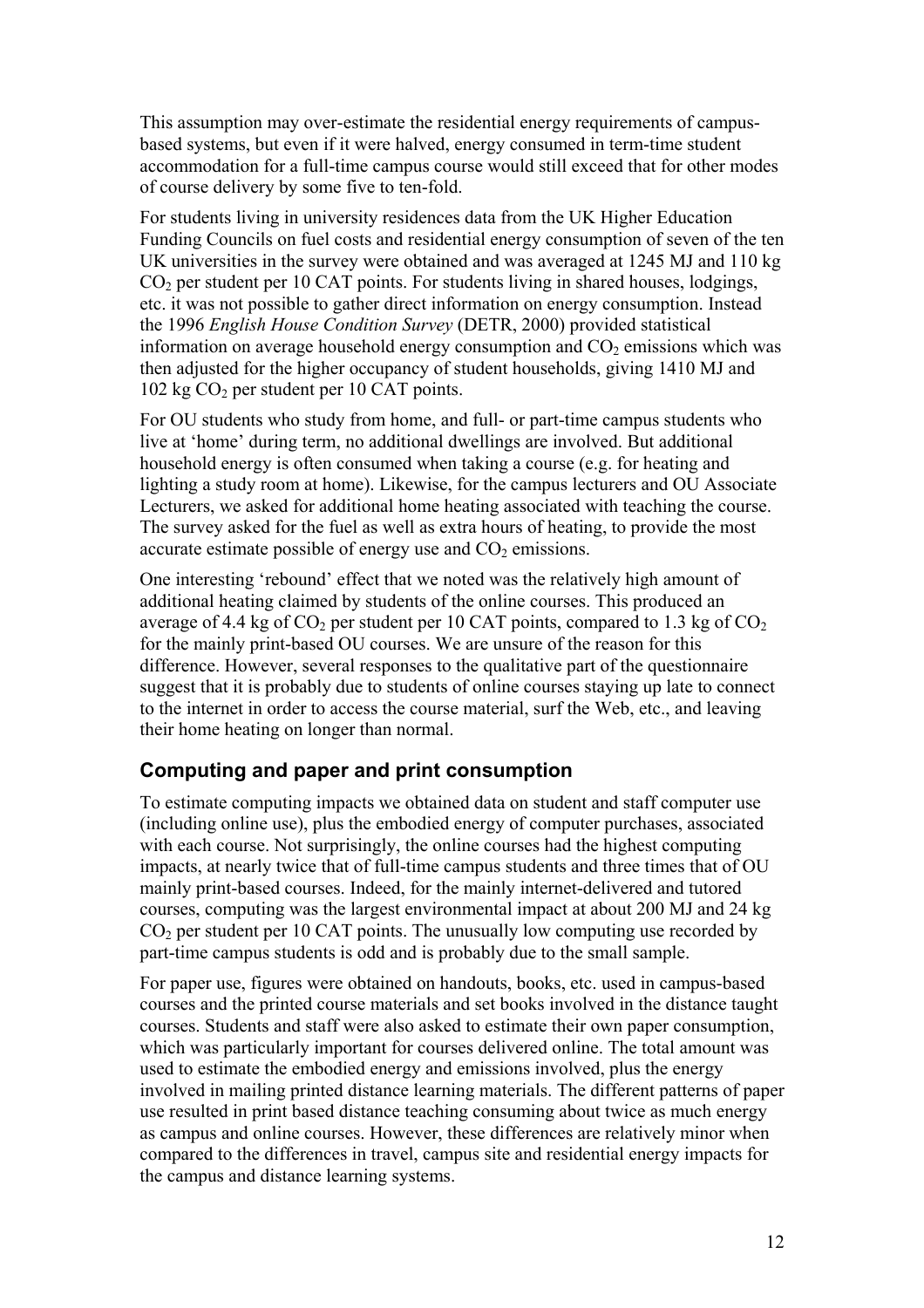The key three factors of transport, campus site and residential energy account for most of the almost 90% difference in energy and emissions between the full-time campus based and the distance taught HE courses.

## *Print based versus online distance learning courses*

There have been many claims that 'de-materialisation' from the use of information and communications technologies (ICT) will provide substantial environmental benefits (e.g. Hilty et al., 2000). As such it would be expected that print-based distance learning courses would have higher environmental impacts than online courses due to the physical production and distribution of learning materials rather than delivering them electronically. In practice, the difference is relatively small. Overall the mainly or partly online courses showed a 20% reduction in energy and a  $12\%$  reduction in  $CO<sub>2</sub>$  emissions compared to the mainly print-based courses. This modest improvement does not appear to bear out the claims made for the environmental benefits of electronically provided services, such as e-learning. Furthermore, when this study originally examined only the OU undergraduate courses, it involved a matched pair of otherwise comparable courses, T172 (mainly print-based) and T171 (mainly online). For these two, the mainly online T171 produced 20% *higher* CO<sub>2</sub> emissions (Roy, Potter and Yarrow, 2002).

Once the postgraduate distance courses were added to the sample, the results swung the other way, but these courses had different blends of print and online provision, with one involving only online tutoring – its course materials being print-based. This suggests a more complex situation, which our study has not fully explored. However, it seems that, at best, online delivery and tuition produces only a marginal improvement in energy and  $CO<sub>2</sub>$  emissions over print-based distance learning.

Although online delivery cuts transport and paper use, there are counterbalancing factors. Clearly even partly online courses involve considerable computing, including internet use, and hence high energy consumption. There is also significant embodied energy in the additional computing equipment that some students need to purchase to study such courses. Our study also found three examples of so-called 'rebound' effects of online learning:

1. The preference of many students to download and print off a high proportion of online learning materials for reasons of portability, ease of reading, note making and reference. Feedback from OU T171 students indicates that two-thirds print half or more of the approximately 500 pages of materials on the course website.

2. Another, less expected, effect is the apparent wish of some OU T171 students to meet informally face to face, given the limited or no provision of formal face to face tutorials, thus involving local travel. For the postgraduate courses there is no such travel evident. Possibly by the time they reach postgraduate study, the students have learned to interact satisfactorily by online conferencing, etc.

3. As noted earlier, some OU T171 students appear to heat their homes more than normal for study purposes, probably while staying up late accessing the internet during winter months. For the postgraduate online courses, this effect was much lower.

In aggregate, all these factors serve to counteract much of the savings in energy and emissions from a reduced amount of printed matter and reductions in staff/student travel for the mainly online courses compared to the mainly print-based courses.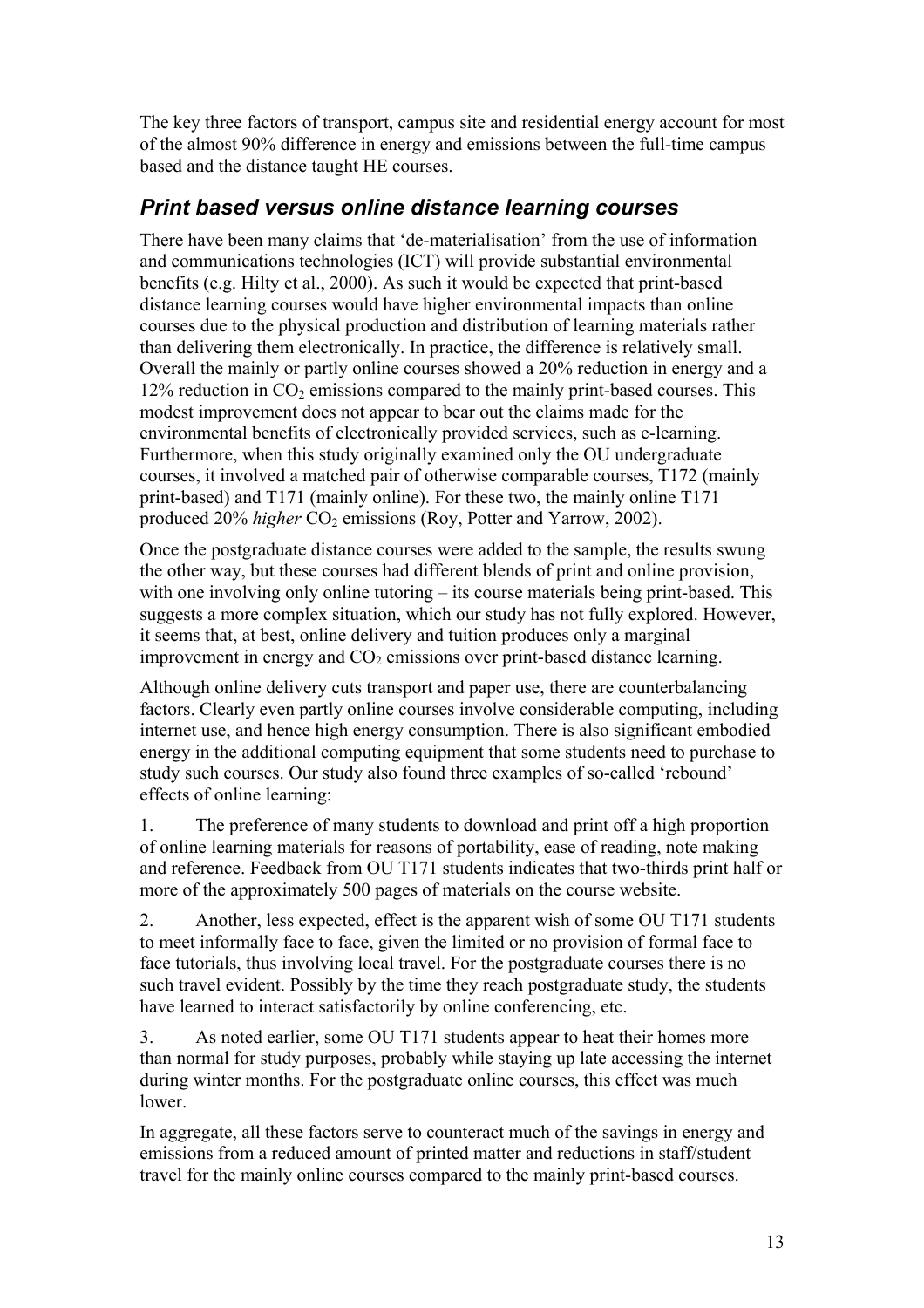## **Conclusions**

This project has concentrated on a largely ignored issue, namely the relative environmental impacts of different methods of delivering HE courses, whether by full or part-time face to face teaching, by print-based or online distance learning, or by blends of these methods. One reason why this issue has been ignored is that it is eclipsed by other questions such as the costs, educational effectiveness, social accessibility and socio-economic benefits of HE, whether by conventional or distance methods of delivery. The other main reason is that almost all policy and practice regarding HE and the environment has focused on conventional campus institutions and has thus concerned reducing the impacts of the campus estate and/or 'greening' the curriculum. This is probably the first study to examine the relative environmental impacts of alternative systems of course delivery.

One of the main results of this project is that *studying a part-time face to face course at a conventional campus university involves about 35%-40% of the energy and CO2 emissions of taking an equivalent full-time course*. However, the most striking finding is that *distance learning reduces the energy and emissions involved in studying a higher education course dramatically to only 13%-15% of those arising from an equivalent full-time, face to face campus-based course*.

## *De-materialisation through ICT?*

Another key finding is that online courses seem to offer relatively minor environmental advantages over mainly print-based distance learning courses. This result runs counter to many claims that have been made about 'de-materialisation' from the use of ICT. This study questions whether ICT necessarily produces much environmental gain for HE. Instead, it has identified why distance learning systems, regardless of the media used, have low environmental impacts; namely elimination of much of the travel and built infrastructure required for campus-based systems. This is because distance learning systems produce eco-efficiency gains by the greater utilisation of existing infrastructure, such as students' own homes and ICT equipment, and educational buildings used as study centres. Another key factor is the economies of scale in the utilisation of campus infrastructure when developing distance learning courses that are offered to large numbers of home-based students, whether mainly through print or electronic media.

## *Changes in student attitudes and behaviour*

The energy and emissions directly associated with taking a course only account for a proportion of a student's impacts on the environment. The course could result in changes in students' attitudes and behaviour that reduces, or increases, their environmental impacts. Such behavioural effects are clearly dependent on curriculum content and so should be considered entirely separately from the impacts of different course delivery systems, which is the focus of this paper.

Nevertheless, two-thirds of the courses we surveyed had an environmental content and, in particular, we identified some significant changes in behaviour of students who took the OU courses. For example, many students of the environmentally focused T172 *Working with our Environment* course claimed they had reduced car use, improved home energy efficiency, begun recycling or to shop for locally produced food, mainly as a result of studying the course (Yarrow, Roy and Potter,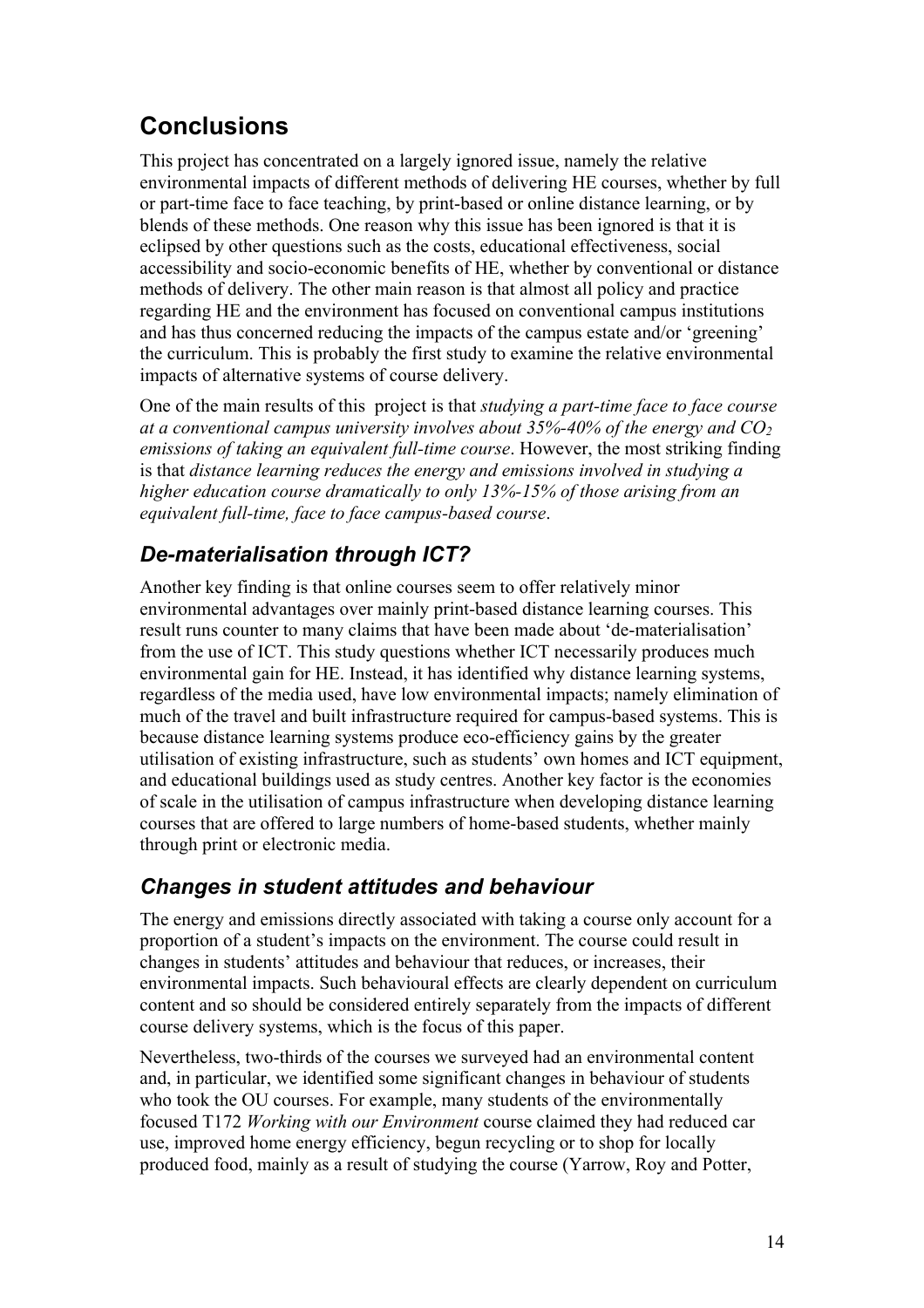2002; Crompton, Roy and Caird, 2002). Such examples of changes in behaviour provide support for the emphasis placed on 'greening the curriculum' in most programmes on HE and sustainability.

## *HE and environmental Policy*

This study has raised other significant policy issues for the HE sector. Like Fawcett (2005) we have identified that air travel associated with overseas students studying in the UK is an important environmental impact. Recruiting overseas students to study in the UK is strongly promoted for a variety of economic and development reasons. Yet, would it be preferable on educational and social, as well as on environmental grounds to educate more overseas students via development partnerships with educational institutions in a student's home country (as the UK OU does for some of its courses) rather than bringing them to the UK to study?

This study also notes a very wide range in campus impacts, with the most efficient campus consuming less than a third of the non-residential energy per student of the least efficient. But although the campus site is an area worthy of attention, on average it only accounts for about 20% of the total energy and emissions per full-time student per 10 CAT points. The emphasis placed on the campus site in existing schemes for 'greening' HE needs to be balanced by considering other elements of the system, notably student travel and housing, the impacts of which are widely ignored in policy documents on sustainability in HE.

Regarding the provision of HE courses online, the pedagogical issues involved are being debated and researched, but the environmental implications have not been adequately explored.

Overall, HE policy must, of course, balance pedagogical, social, economic and environmental factors in deciding the mix of campus full and part-time, 'blended' (e.g. online plus face to face learning), distance and e-learning courses. It is notable that the recent major UK report on Sustainable Development in Higher Education (HEFCE, 2005) contains no mention of the very significant environmental benefits of distance learning or e-learning. Were the expansion of HE to take environmental impacts seriously, then part-time and distance education should be prioritised over increasing conventional full-time campus-based provision. This appears compatible with the recommendations of the Leitch Review of Skills (2006) which emphasised the need for continuing education and training up to degree level of the UK workforce.

## **Acknowledgements**

As well as the authors, Mark Smith and Horace Herring contributed towards the research for this study. We should also like to thank all the individuals and organisations that helped us undertake this large and complex project, particularly the lecturers, Associate Lecturers and students surveyed from the OU and the twelve campus universities. The project was financed by the Open University, in part under the OU Research Committee's Strategic Research Initiative.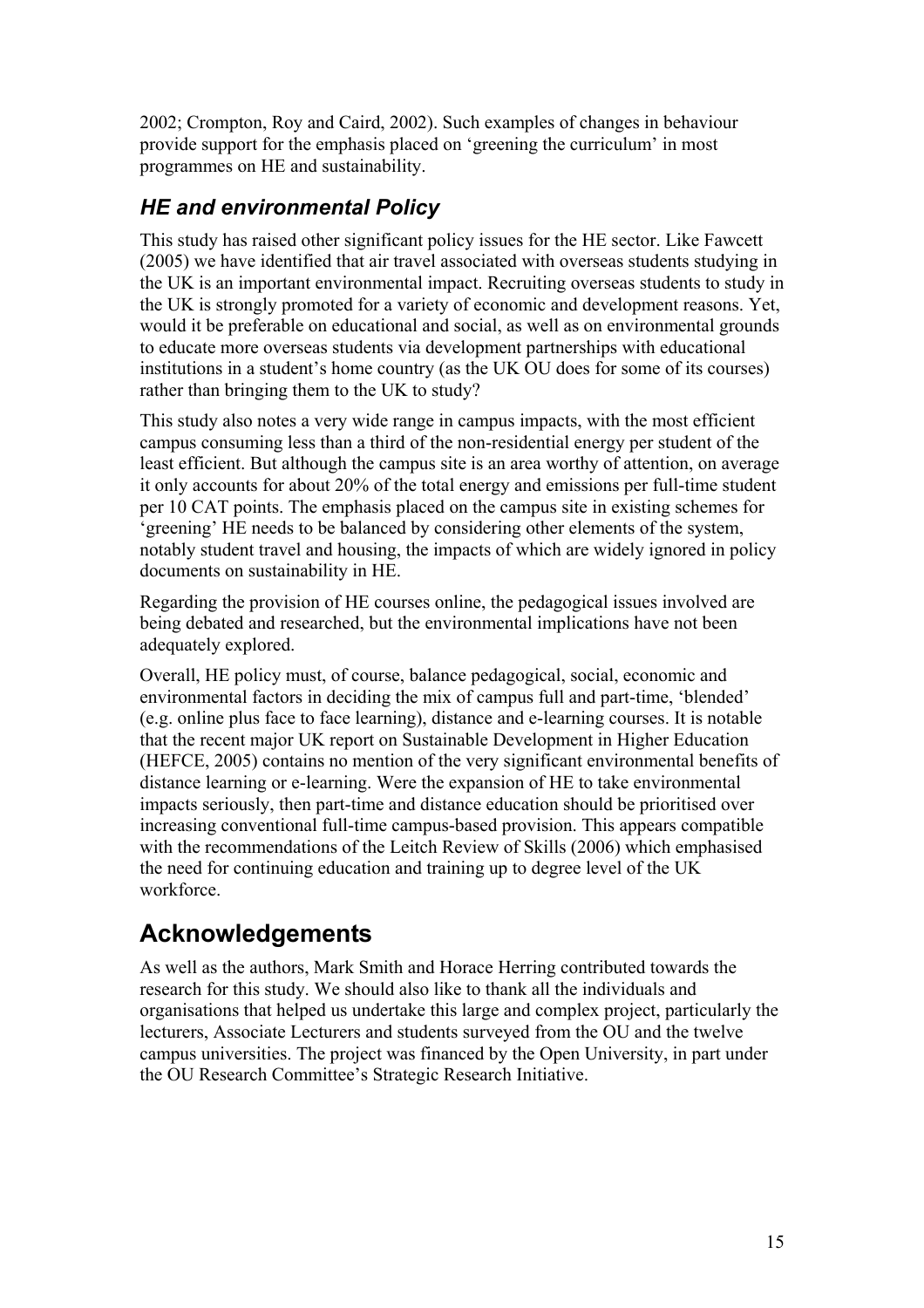## **References**

Carbon Trust (2006), Higher Education Carbon Management Programme, available at: http://www.carbontrust.co.uk/carbon/he/ November 2006

Chambers, N., Simmons, C. and Wackernagel, M. (2000), Sharing Nature's Interest. Ecological Footprints as an Indicator of Sustainability, Earthscan, London.

Crompton, S., Roy, R. and Caird, S. (2002), 'Household ecological footprinting for active distance learning and challenge of personal lifestyles', International Journal of Sustainability in Higher Education, Vol 3 No. 4, October, pp. 313-323.

Davey, A.P. (1998) Development of an environmental audit for the University of Surrey, Eng. D. Thesis, University of Surrey, Guildford, UK, 48-5518.

Delakowitz, B. and Hoffmann, A. (2000), 'The Hochschule Zittau/Görlitz. Germany's first registered environmental management at an insititution of higher education', International Journal of Sustainability in Higher Education, Vol. 1 No. 1, pp. 35-47.

Department for Education and Skills (2003), Sustainable action plan for Education and Skills, DfES, London, September, available at: http://www.dfes.gov.uk/sd/ November 2006

Department of the Environment, (1993), Environmental Responsibility: an Agenda for Further and Higher Education. (The Toyne Report), HMSO, London, February.

Department of the Environment, Welsh Office and Department for Education and Employment (1996), Environmental Responsibility. A Review of the 1993 Toyne Report, HMSO, London, July.

DETR (2000), English House Condition Survey. 1996 Energy Report, Department of Environment, Transport and the Regions, London, December.

DTI (2006), The Energy Challenge. Energy Review Report 2006, Department of Trade and Industry, London, July.

Fawcett, T. (2005), UKERC Working Paper: Energy use and carbon emissions from the higher education sector, Environmental Change Institute, University of Oxford, Oxford, UK, November.

Forum for the Future (1999), The Higher Education 21 Project, Forum for the Future, London.

Higher Education Funding Council for England (2005), Sustainable Development in Higher Education, HEFCE, July.

HEEPI (2005), Green Gown Awards 2005, Higher Education Performance Improvement, University of Bradford, Bradford, UK, available at: http://www.heepi.org.uk/index.htm November 2006

Hilty L. and Ruddy T. (2000) 'Towards a sustainable information society', Informatik, No 4 August, pp. 2– 9.

Hobsons Distance Learning (2007) UK courses and programmes taught by distance learning, Hobsons Plc, available at:

http://www.distancelearning.hobsons.com/index.jsp May 2007

Hopkinson, P. and James, P. (2005), How Yorkshire and Humberside higher education can help to minimise the region's carbon dioxide emissions, HEEPI Project,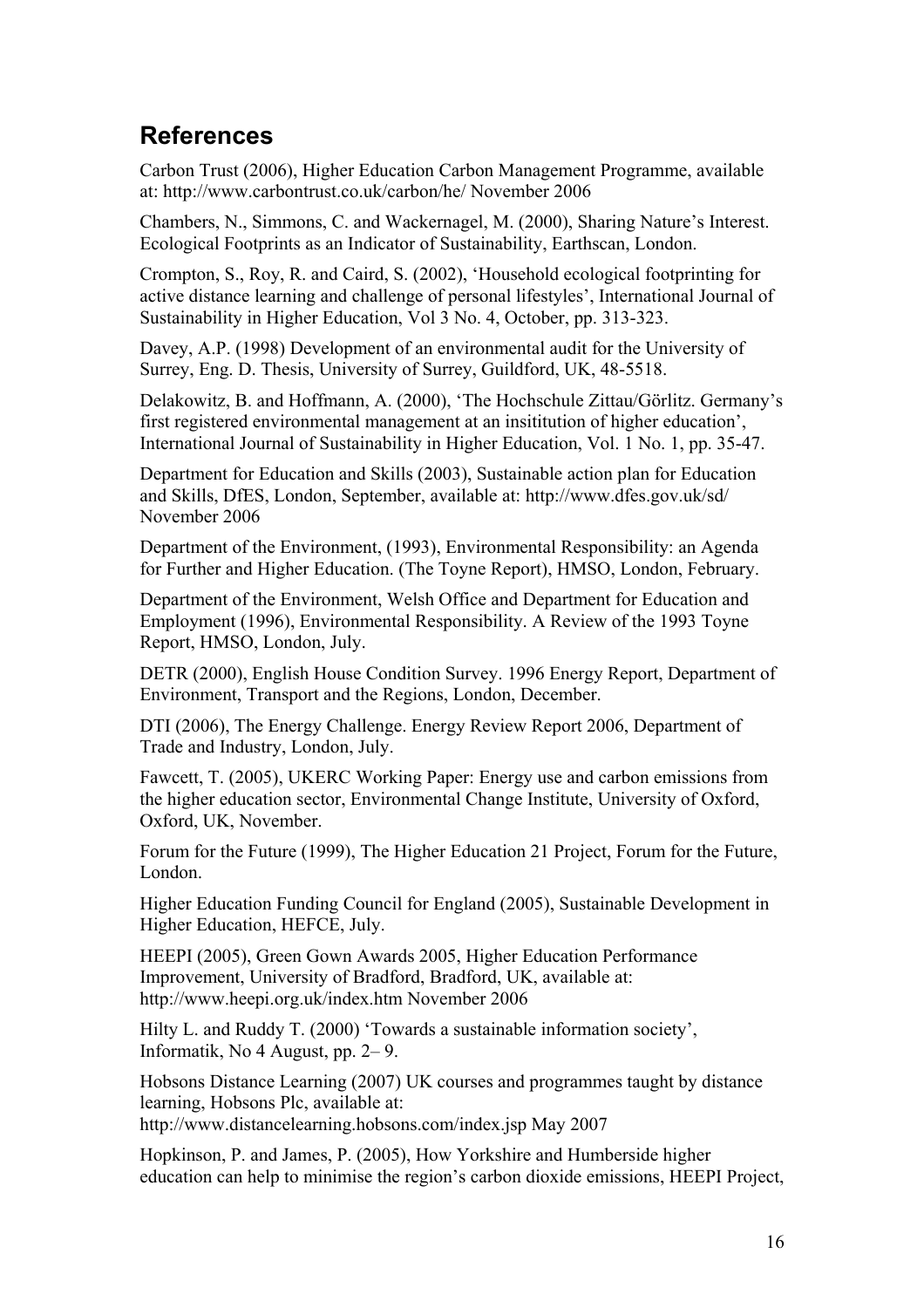University of Bradford, Bradford, UK, May, available at: http://www.heepi.org.uk/index.htm November 2006

Leitch, Lord Sandy (2006) Prosperity for all in the global economy – world class skills. Final report, HMSO, London, December.

Parkin, S. (2001), 'University challenged', Green Futures, No. 28 (May/June), pp. 50- 51, available at: http://www.forumforthefuture.org.uk/index.aspx November 2006

Potter, S. and Warren, J. (2006), 'Travelling Light', Theme 2 of Working with Our Environment: Technology for a Sustainable Future, The Open University, Milton Keynes, UK.

RCEP (2000), Energy – The Changing Climate, Royal Commission on Environmental Pollution, 22nd. Report, The Stationery Office, London.

Roy, R. (2006), 'You and the Environment', Theme 1 of Working with Our Environment: Technology for a Sustainable Future, The Open University, Milton Keynes, UK.

Roy, R., Potter, S. and Smith, M. T. (2001), 'Exploring ways to reach sustainability in transport, housing and higher education', in Proceedings Greening of Industry Network Ninth International Conference, Sustainability at the Millennium: Globalisation, Competitiveness and the Public Trust, Bangkok, Thailand, (CD-ROM) January

Roy, R., Potter, S. and Yarrow, K. (2002), Towards Sustainable Higher Education: environmental impacts of conventional campus, print-based and electronic distance/open learning systems, (Phase 1) Report DIG-07, Design Innovation Group, The Open University, Milton Keynes, UK, May, available at: http://technology.open.ac.uk/technofile/tlinks.htm November 2006

Roy, R. Potter, S. and Yarrow, K. (2004), 'Towards sustainable higher education: environmental impacts of conventional campus, print-based and electronic/open learning systems', in Murphy, D.; Carr, R., Taylor, J and Wong, T..M. (Eds.) Distance Education & Technology: Issues and Practice, OU Hong Kong Press, Hong Kong, pp.129-145.

Roy, R., Potter, S., Yarrow, K and Smith, M.T. (2005), Towards Sustainable Higher Education: Environmental impacts of campus-based and distance higher education systems, Final Report DIG-08, Design Innovation Group, The Open University, Milton Keynes, UK, March, available at: http://design.open.ac.uk November 2006

Sorrell, S. (2000), Barriers to energy efficiency in the UK Higher Education Sector, SPRU Environment and Energy Programme, Report, August, available at: http://www.sussex.ac.uk/Units/spru/publications/reports/barriers/barriers.html November 2006

SDC (2006) Schools carbon footprinting. Scoping study, Sustainable Development Commission, London, April.

UNEP (1999), Global Environmental Outlook 2000, Earthscan, London.

von Weizsäcker, E., Lovins, A. and Lovins, L. H. (1997), Factor Four. Doubling Wealth Halving Resource Use, Earthscan, London.

Waste Watch (2005), Resource management in the education sector, Waste Watch, London, available at: http://www.wastewatch.org.uk November 2006